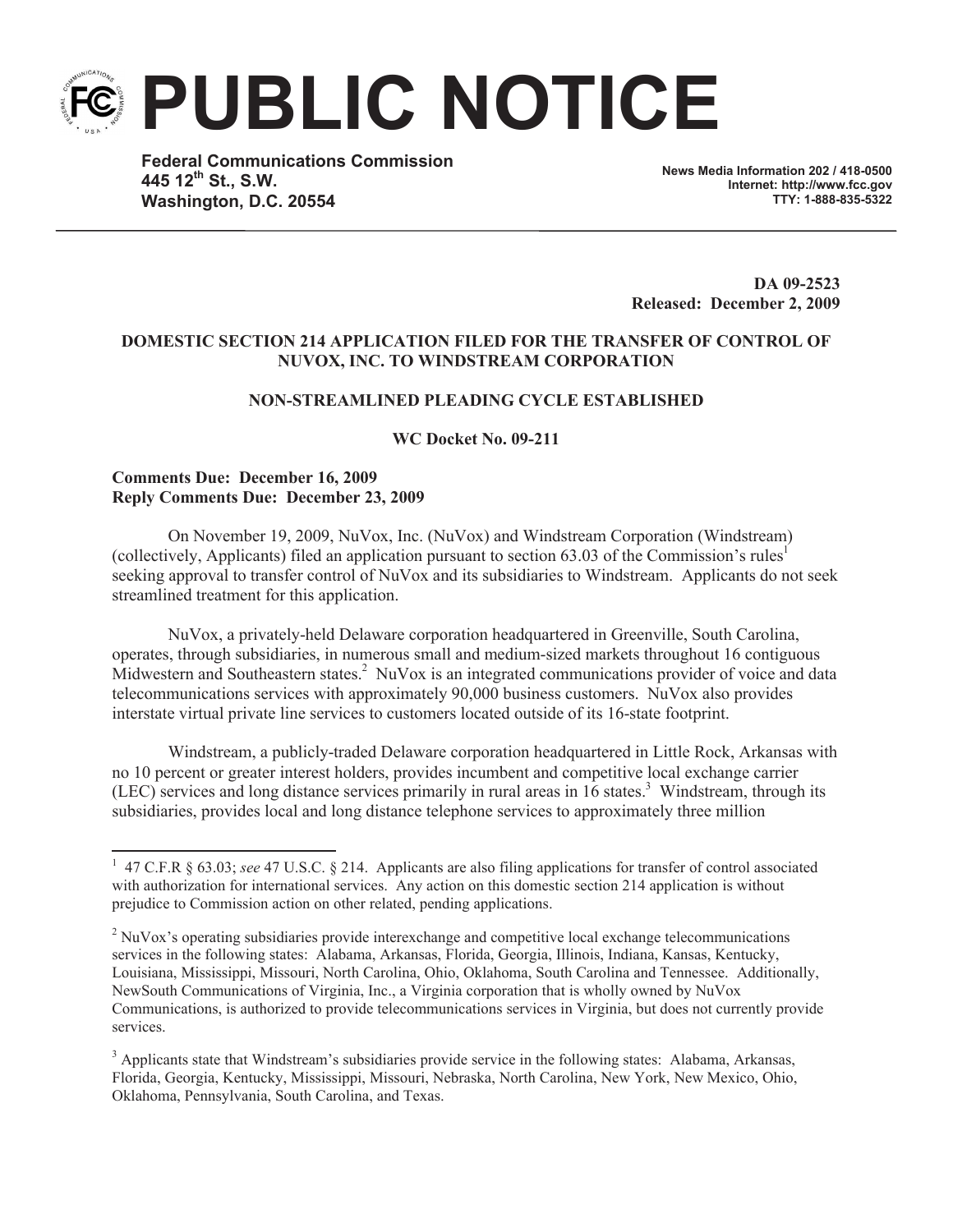residential and business access lines, broadband and high-speed data services to more than one million customers, and video services through a partnership with DISH.

On November 2, 2009, NuVox and Windstream signed an Agreement and Plan of Merger providing for Windstream's ultimate acquisition of all of the shares of, and sole controlling interest in, NuVox. Under the terms of the agreement, NuVox will merge with Night Merger Sub, Inc. (Newco), a Delaware corporation and wholly-owned subsidiary of Windstream. Upon consummation of the transaction, the separate corporate existence of Newco will cease and NuVox will continue as the surviving corporation in the merger as a subsidiary of Windstream.

Applicants state that a grant of this application will serve the public interest, convenience, and necessity. Applicants state that the proposed transaction will be seamless to subscribers and will not adversely affect the rates for service that customers currently experience. Applicants maintain that the proposed transaction will strengthen Windstream's position as a competitive LEC outside of its incumbent LEC footprint, giving it entry as a competitor to dominant incumbent LECs in new small and medium-sized markets. Applicants contend that the proposed transaction will result in efficiencies and economies of scale that will improve the combined company's economic viability, and thus, its ability to attract financing to invest in and offer new and innovative services.

# **GENERAL INFORMATION**

The transfer of control and assets identified herein has been found, upon initial review, to be acceptable for filing as a non-streamlined application. The Commission reserves the right to return any transfer application if, upon further examination, it is determined to be defective and not in conformance with the Commission's rules and policies. Pursuant to section 63.03(a) of the Commission's rules, 47 CFR § 63.03(a), interested parties may file comments **on or before December 16, 2009** and reply comments **on or before December 23, 2009**. Comments may be filed using: (1) the Commission's Electronic Comment Filing System (ECFS), (2) the Federal Government's e-Rulemaking Portal, or (3) by filing paper copies. *See Electronic Filing of Documents in Rulemaking Proceedings*, 63 FR 24121 (1998).

- Electronic Filers: Comments may be filed electronically using the Internet by accessing the ECFS: http://www.fcc.gov/cgb/ecfs/ or the Federal e-Rulemaking Portal: http://www.regulations.gov. Filers should follow the instructions provided on the website for submitting comments.
- For ECFS filers, if multiple docket or rulemaking numbers appear in the caption of this proceeding, filers must transmit one electronic copy of the comments for each docket or rulemaking number referenced in the caption. In completing the transmittal screen, filers should include their full name, U.S. Postal Service mailing address, and the applicable docket or rulemaking number. Parties may also submit an electronic comment by Internet e-mail. To get filing instructions, filers should send an e-mail to  $\frac{\text{ecfs@fcc.gov}}{\text{ecfs@fcc.gov}}$ , and include the following words in the body of the message, "get form." A sample form and directions will be sent in response.
- Paper Filers: Parties who choose to file by paper must file an original and four copies of each filing. If more than one docket or rulemaking number appears in the caption of this proceeding, filers must submit two additional copies for each additional docket or rulemaking number.

Filings can be sent by hand or messenger delivery, by commercial overnight courier, or by firstclass or overnight U.S. Postal Service mail. All filings must be addressed to the Commission's Secretary, Office of the Secretary, Federal Communications Commission.

The Commission's contractor will receive hand-delivered or messenger-delivered paper filings for the Commission's Secretary at 236 Massachusetts Avenue, N.E., Suite 110, Washington, D.C. 20002.